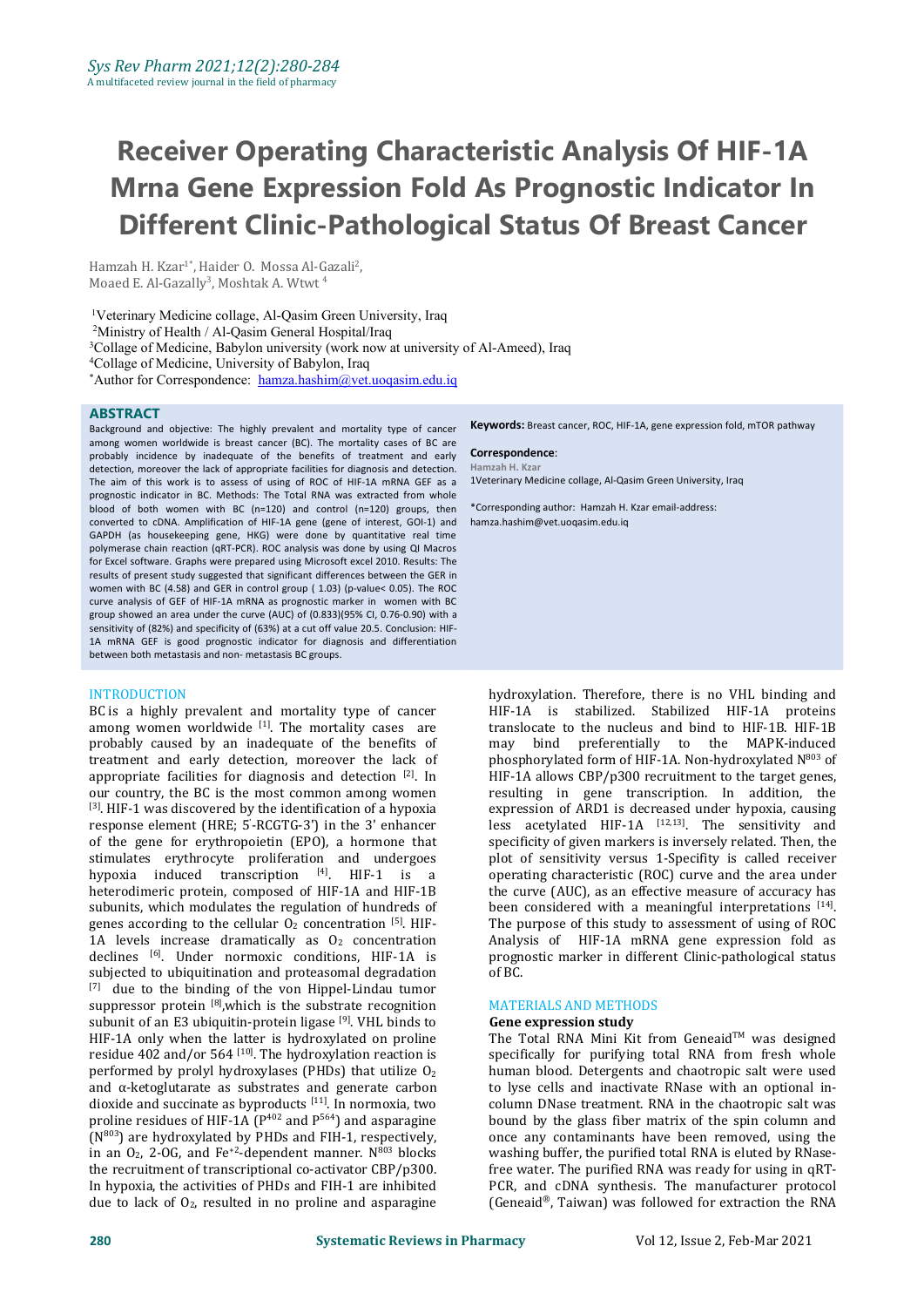# **Prognostic Indicator In Different Clinic-Pathological Status Of Breast Cancer**

## **Estimation of RNA purity and concentration**

Total yield was obtained by multiplying the RNA concentration by the final total purified sample volume. -RNA Yield  $(\mu g)$  = RNA Concentration( from device) \* Total Sample Volume (ml)

- RNA Yield: 2-3 μg (300 μl blood) in 50 μl elution buffer.

- Only RNA samples with adequate purity ratios  $(A260/A280= 1.8-2.1)$  were used for subsequent analyses.

-RNA purity(A260/A280nm) was measured by using  $\frac{\text{https://www.ncbi.nlm.nih.gov/tools}}{\text{m} \cdot \text{m} \cdot \text{m} \cdot \text{m} \cdot \text{m} \cdot \text{m} \cdot \text{m} \cdot \text{m} \cdot \text{m} \cdot \text{m} \cdot \text{m} \cdot \text{m}}$ nano drop device**.**

from fresh blood sample and this protocol were same for The HiSenScript<sup>™</sup> RH(-) cDNA Synthesis Kit was used to<br>both genes (HIF-1A and GAPDH). synthesis first-strand cDNA from a total RNA preparation. The HiSenScript™ RH(-) cDNA Synthesis Kit was used to synthesis first-strand cDNA from <sup>a</sup> total RNA preparation. **HIF-1A and GAPDH genes amplification for qRT-PCR analysis**

> Amplification of HIF-1A gene (gene of interest, GOI-1) and GAPDH (as housekeeping gene, HKG) were done by quantitative real time polymerase chain reaction (qRT- PCR). Amplification was performed in a programmable thermal cycler gradient PCR system .The forward and reverse primers were designed by using NCBI database at the following link:

# <https://www.ncbi.nlm.nih.gov/tools/primer-blast/>

| o drop device. | primer pairs for HIF-1A (165 bp) are: |                 |              |          |                      |    |     |
|----------------|---------------------------------------|-----------------|--------------|----------|----------------------|----|-----|
|                | Sequence $(5'$ ->3")                  | Template strand | Length Start |          | Stop                 | Tm | GC% |
| Forward primer | AGAAGCTTCAACCTTGCCCA                  | Plus            | 20           | 61728340 | 61728359 59.81 50.00 |    |     |
| Reverse primer | TGATGTTGTTTGGGGGCAGT                  | Minus           | 20           | 61728504 | 61728485 60.11 50.00 |    |     |
| Product length | 165                                   |                 |              |          |                      |    |     |
|                |                                       |                 |              |          |                      |    |     |

Primer pairs for GAPDH (129bp)are:

|                       | Sequence $(5 - 5)$           | lemplate |
|-----------------------|------------------------------|----------|
| <b>Forward primer</b> | <b>CATACCCTCACGTATTCCCCC</b> | Plus     |
| Reverse primer        | CCTGGAAGATGGTGATGGGATT       | Minus    |
| <b>Product length</b> | 129                          |          |

binding to double-stranded DNA. During the extension phase, more SYBR Green was binding to the PCR product, resulting in an increased fluorescence. Consequently, during each subsequent PCR cycle more fluorescence signal was detected. **Statistical Analysis** 

| <b>Template strand</b> | Length Start | Stop                        | Tm | GC% |
|------------------------|--------------|-----------------------------|----|-----|
| Plus                   | -21          | 6536661 6536681 59.65 57.14 |    |     |
| <b>Minus</b>           | 22           | 6536789 6536768 59.82 50.00 |    |     |

SYBR Green fluorescence is enormously increased upon a ROC analysis was done by using OI Macros for Excel software. Graphs were prepared using Microsoft excel 2010. P-values less than (0.05) was considered significant and less than (0.001) was considered highly significant.

# RESULTS

Table -1, showing the Clinic-pathological characteristics of women with BC involved in this study (n=120):

|                          | of women with bo myorved in this study (n-140).<br>Table (1): Clinic-pathological characteristics of study group |
|--------------------------|------------------------------------------------------------------------------------------------------------------|
| Clinic-pathological      | $Number(\% )$                                                                                                    |
| <b>Total patients</b>    | $N = 120$                                                                                                        |
| <b>Family history</b>    |                                                                                                                  |
| Yes                      | 40(33)                                                                                                           |
| N <sub>o</sub>           | 80(67)                                                                                                           |
| <b>Histological type</b> |                                                                                                                  |
| <b>IDC</b>               | 80(67)                                                                                                           |
| <b>ILC</b>               | 40(33)                                                                                                           |
| Histological grade       |                                                                                                                  |
| Grade $1+2$              | 72(60)                                                                                                           |
| Grade 3                  | 48(40)                                                                                                           |
| <b>Menopausal status</b> |                                                                                                                  |
| Pre                      | 69(57.5)                                                                                                         |
| Post                     | 51(42.5)                                                                                                         |
| Site of cancer           |                                                                                                                  |
| <b>Right</b>             | 57(47.5)                                                                                                         |
| Left                     | 63(52.5)                                                                                                         |
| <b>Metastasis status</b> |                                                                                                                  |
| Yes                      | 42(35)                                                                                                           |
| No                       | 78(65)                                                                                                           |

The gene expression analysis of target and reference genes based on estimation of threshold value (Ct) for real amplification of gene of interest (GOI), HIF-1A (Genbank ID: NM\_001530, 2478 nucleotides) and housekeeping gene (HKG), GAPDH (Genbank ID: NM\_002046, 1005 nucleotides) in women with BC and control groups. The

Ct value was calculated as average of triplicate. The results of present study suggested that significant differences between the GER in women with BC (4.58) and GER in control group ( 1.03) (p-value< 0.05), as shown in figure-1: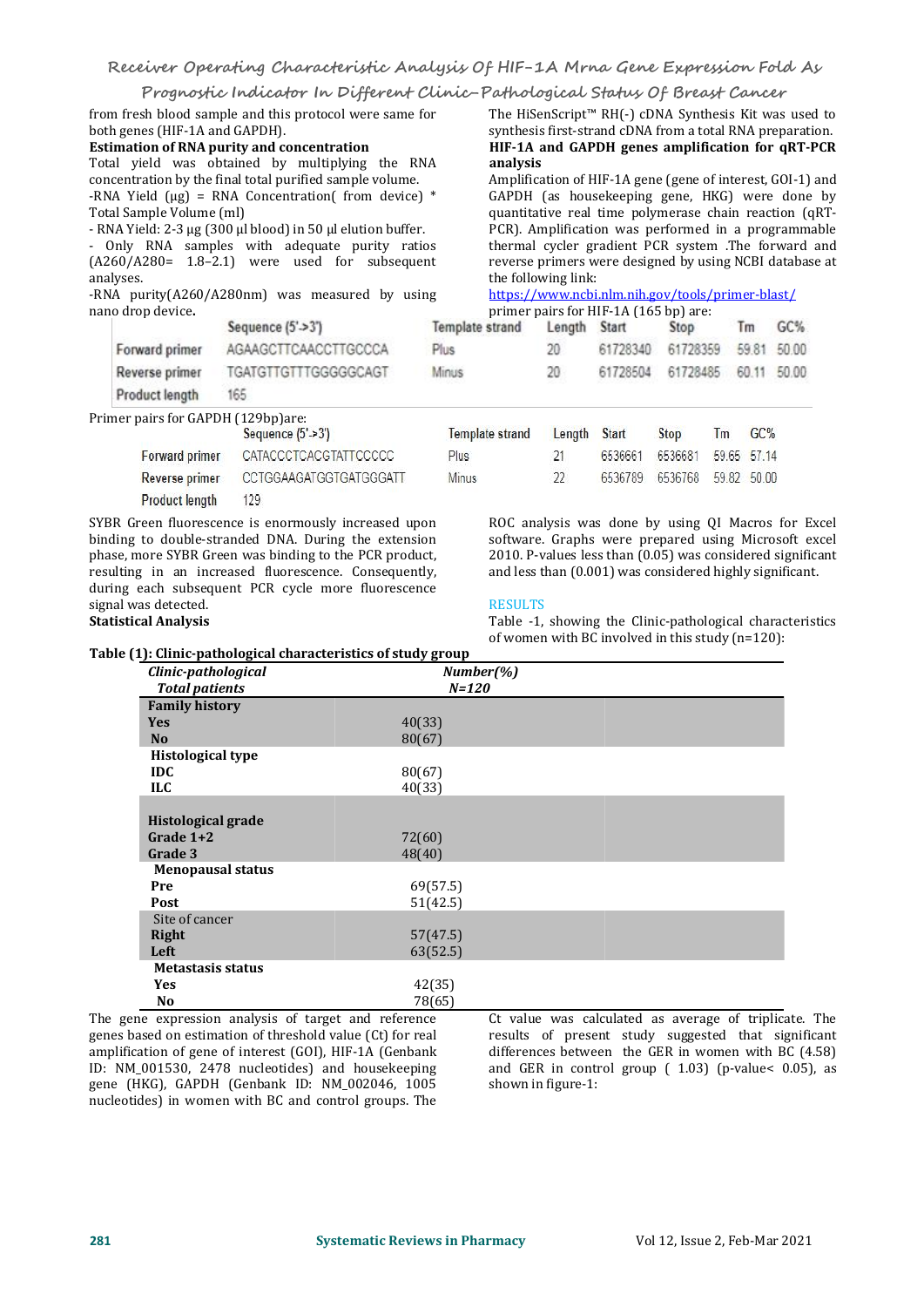# Gildeeva G.N et al: New Antihistamine Drug in Treatment of Patients with Seasonal Allergic Rhinitis: Clinical Study Results





= AΔCt was (-4.4). Gene Expression Fold (GEF)= 2<sup>-AΔC</sup>t AΔCt rest (GOI-1) = (Ct HIF-1A - Ct <sub>GAPDH</sub>)<sub>patients</sub> - (Ct HIF-1A - Ct <sub>GAPDH</sub>)<sub>control</sub>.<br>
z gene (HKG) The amplification and melting curves of HIF-1A mRNA in pat  $-\Delta\Delta$ Ct,  $\Delta\Delta$ Ct = (Ct HIF-1A – Ct GAPDH )patients - ( Ct HIF-1A – Ct GAPDH)control. The amplification and melting curves of HIF-1A mRNA in patients and control groups is shown in figure-2:



### **Figure (2): A,B-Amplification curves( HIF-1A and GAPDH) , C,D-Melting curve measured as -dF/dT versus temperature (°C) of both genes in cases and control.**

Table 2 and figure 3 showing the AUC for ROC analysis corresponding to the diagnostic value of GEF of HIF-1A mRNA depending on clinic-pathological variables:

# **Table (2): AUC for ROC curve corresponding to the diagnostic value of GEF of HIF-1A mRNA**

| <b>Variables</b>         | AUC    | ST. ER | 95%CI         |  |
|--------------------------|--------|--------|---------------|--|
| <b>Family history</b>    | 0.7572 | 0.04   | $0.66 - 0.85$ |  |
| <b>Histological type</b> | 0.605  | 0.05   | $0.49 - 0.71$ |  |
| Histological grade       | 0.634  | 0.05   | $0.52 - 0.74$ |  |
| <b>Menopausal status</b> | 0.684  | 0.04   | $0.59 - 0.77$ |  |
| Site of cancer           | 0.586  | 0.05   | $0.48 - 0.68$ |  |
| <b>Metastasis status</b> | 0.833  | 0.03   | $0.76 - 0.90$ |  |
|                          |        |        |               |  |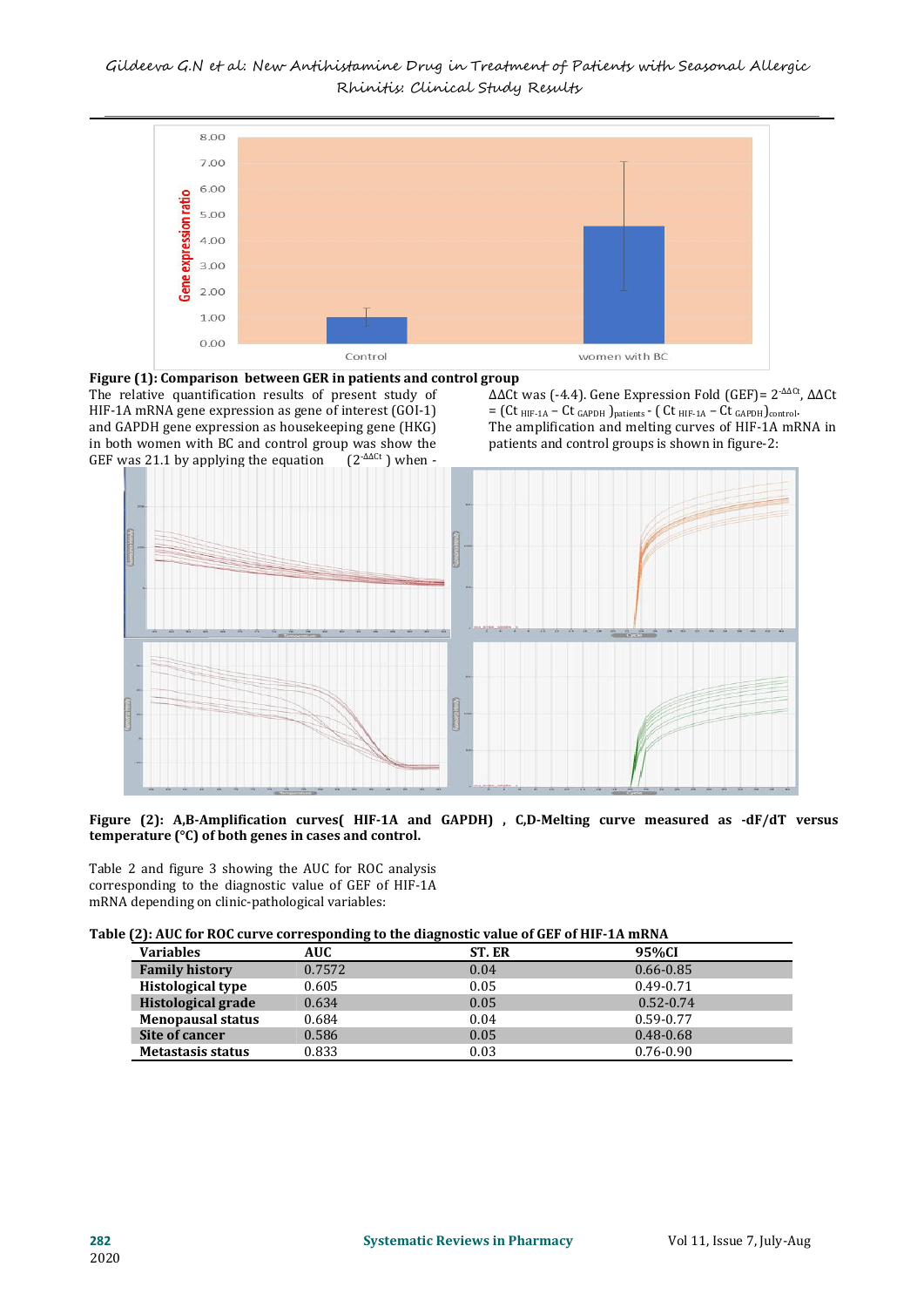# **Receiver Operating Characteristic Analysis Of HIF-1A Mrna Gene Expression Fold As Prognostic Indicator In Different Clinic-Pathological Status Of Breast Cancer**



Figure (3): AUC of ROC analysis for HIF-1A mRNA GEF corresponding to Family history, Histological type Histological **grade, Menopausal status, Site of cancer, and Metastasis status of women with BC**

DISCUSSION HIF-1A function is considered to be amplified by the PI3K–AKT–mTOR signal transduction pathway, but there may be unknown mediators that are not regulated in this pathway. To date, no selective HIF-1A inhibitor has been clinically approved, partially due to the requirements of targeting protein-protein interactions without affecting other pathways <sup>[15]</sup>. Clinically, HIF-1A overexpression has Therefore, been shown to be a marker of highly aggressive disease and has been associated with poor prognosis and treatment failure in a number of cancers including ovarian, cervical, esophageal, and oropharyngeal cancer. Thus, mTOR as an upstream activator of HIF-1 function, is highly expected to become a prime target molecule for anticancer therapeutic strategies <sup>[16]</sup>. The results revealed accuracy such t that the sensitivity and specificity for diagnostic of BC by evaluation of GEF of HIF-1A mRNA of patient compare to control group were 87% and 62%, respectively. *Warwick et al., (2014)* were using ROC analysis and showed the AUC was 0.62 by assessing the body mass index and age to evaluation the risk factors of BC, lower than the AUC of<br>present results  $^{[17]}$  Chen et al. (2008) reported that by CONCLUSION present results [17] . *Chen et al., (2008)* reported that by using ROC analysis that miR-199a is involved in tumor progression and chemo-resistance in ovarian cancer by regulating IKKβ expression <sup>[18]</sup>. To the best of the present may in study knowledge, this is the first study reporting the association of HIF-1A mRNA expression (GEF) with the metastasis status in the clinic-pathological profile in Iraqi women with BC, the **Authors contribution** clinic-pathological profile in Iraqi women with BC, the

expression of HIF-1A mRNA of metastasis status yielded a significant AUC of 0.833 (95 % CI 0.76–0.90) with a sensitivity of 82 % and specificity of 63 % from an optimal cutoff value of 20.5. The results of this study showed that the GEF of HIF-1A mRNA may be had higher sensitivity, specificity, and diagnostic value of metastasis status subgroup than other types of Iraqi women with BC. Therefore, this result may be useful in diagnosis and following up of chemotherapy treatment similar to other studies have specific prognositic markers <sup>[19-22]</sup>. ROC curve analysis is the most commonly used method for assessing the accuracy of diagnostic tests and this analysis is based on a plot of sensitivity as a function of 1 specificity [23,24] . The AUC is a measure of diagnostic accuracy such that values between 0.5 and 0.7 indicate low accuracy, values between 0.7 and 0.8 indicate moderate accuracy and values greater than 0.8 indicate high accuracy. With respect to diagnosis of metastatic BC, HIF-1A mRNA exhibited the highest level of accuracy (AUC= 0.833).

# CONCLUSION

The expression of HIF-1A can be used as predictive marker for prognosis as the reduction of its expression may indicate in different clinic-pathological status such as metastasis. It can be also be targeted as treatment for metastasis status in the therapy of BC.